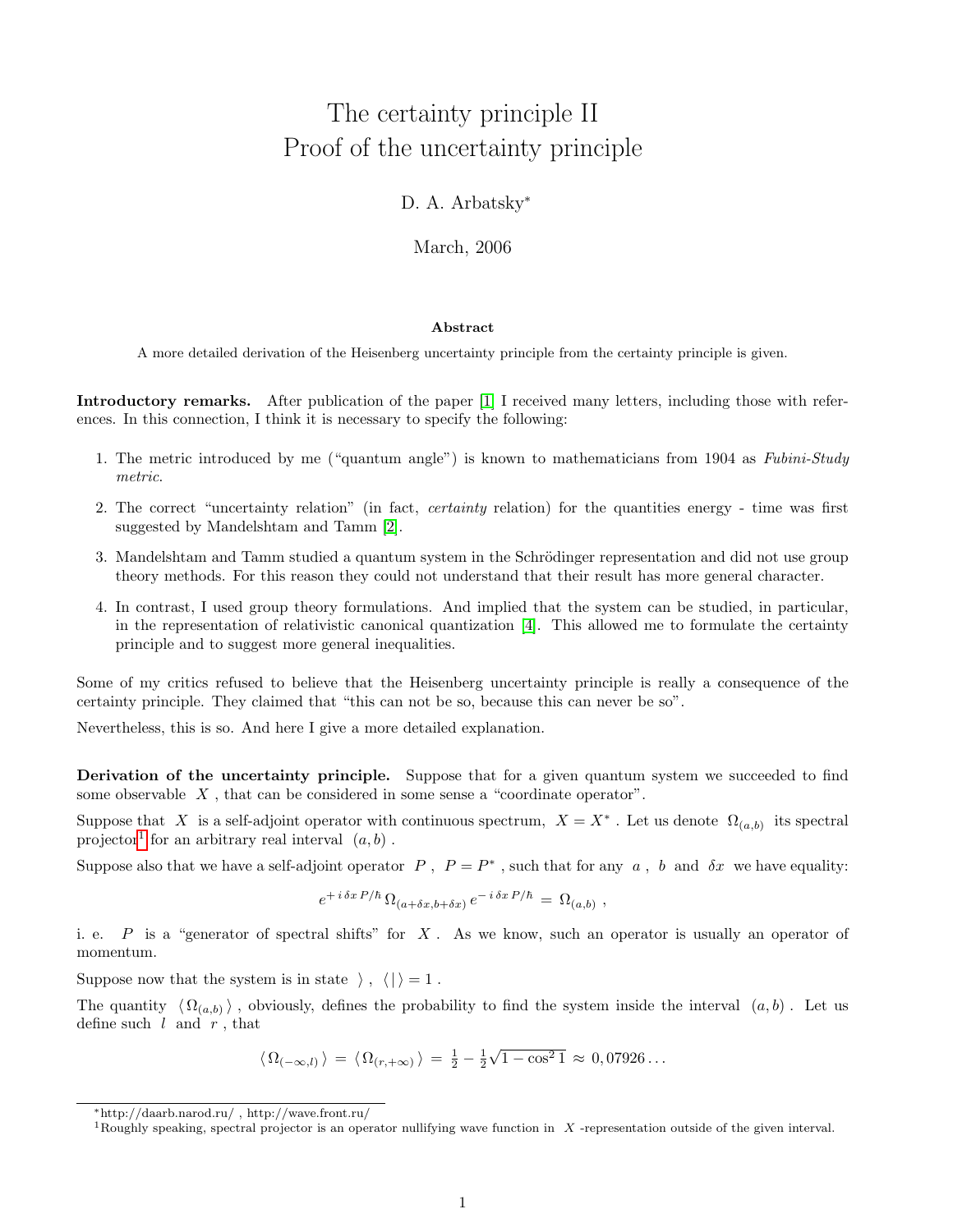It is easy to see, that l and r exist<sup>[2](#page-1-1)</sup>. So, the quantity  $\delta_1 X = r - l$  can be naturally called "uncertainty" of the coordinate X .

T h e o r e m. The following inequality takes place (the uncertainty principle):

<span id="page-1-2"></span>
$$
\delta_j X \Delta_j P \geqslant \hbar \tag{1}
$$

In order to prove this theorem let us first estimate the scalar product of the vector  $\lambda$  and the shifted vector  $e^{-i\delta_{\rangle}X P/\hbar}$ :

$$
\left| \langle |e^{-i \delta_{j} X P/\hbar} \rangle \right| = \left| \langle \left( \Omega_{(-\infty,r)} + \Omega_{(r,+\infty)} \right) e^{-i \delta_{j} X P/\hbar} \rangle \right| =
$$
  
\n
$$
= \left| \langle \Omega_{(-\infty,r)} e^{-i \delta_{j} X P/\hbar} \rangle + \langle \Omega_{(r,+\infty)} e^{-i \delta_{j} X P/\hbar} \rangle \right| \le
$$
  
\n
$$
\leq \left| \langle \Omega_{(-\infty,r)} e^{-i \delta_{j} X P/\hbar} \rangle \right| + \left| \langle \Omega_{(r,+\infty)} e^{-i \delta_{j} X P/\hbar} \rangle \right| =
$$
  
\n
$$
= \left| \langle \left( \Omega_{(-\infty,r)} \right)^{2} e^{-i \delta_{j} X P/\hbar} \rangle \right| + \left| \langle \left( \Omega_{(r,+\infty)} \right)^{2} e^{-i \delta_{j} X P/\hbar} \rangle \right| =
$$
  
\n
$$
= \left| \langle \Omega_{(-\infty,r)} e^{-i \delta_{j} X P/\hbar} \Omega_{(-\infty,l)} \rangle \right| + \left| \langle \Omega_{(r,+\infty)} e^{-i \delta_{j} X P/\hbar} \Omega_{(l,+\infty)} \rangle \right| \le
$$
  
\n
$$
\leq \langle \Omega_{(-\infty,r)} \rangle^{1/2} \langle \Omega_{(-\infty,l)} \rangle^{1/2} + \langle \Omega_{(r,+\infty)} \rangle^{1/2} \langle \Omega_{(l,+\infty)} \rangle^{1/2} =
$$
  
\n
$$
= \sqrt{\frac{1}{2} + \frac{1}{2} \sqrt{1 - \cos^{2} 1}} \cdot \sqrt{\frac{1}{2} - \frac{1}{2} \sqrt{1 - \cos^{2} 1}} + \sqrt{\frac{1}{2} + \frac{1}{2} \sqrt{1 - \cos^{2} 1}} = \cos 1.
$$

Here, coming from the fifth to the sixth line, we estimated both terms by the Cauchy-Bunyakovsky-Schwarz inequality.

So, for the quantum angle between the initial and the shifted vectors we have estimation:

$$
\angle
$$
( $\rangle$ ,  $e^{-i\delta_{\rangle}X P/\hbar}$ )  $\geq 1$ .

But it means that under the action of  $e^{-i\delta y X P/\hbar}$  the vector  $\;$  changes substantially [\[1\]](#page-1-0).

Applying the *certainty* principle [\[1\]](#page-1-0), we directly get [\(1\)](#page-1-2).  $\blacksquare$ 

Discussion. Historically, it stacked up so [\[5\]](#page-2-2) that now in all textbooks the Heisenberg uncertainty principle is illustrated with the help of the Kennard inequality,

$$
\Delta_\rangle X\,\Delta_\rangle P\,\geqslant\,\frac{\hbar}{2}^{\phantom{-1}}\,\,,
$$

which is not identical with [\(1\)](#page-1-2). Its undoubted virtue is that its proof is easier to understand for a person, who just starts to study quantum mechanics. Nevertheless, I believe that [\(1\)](#page-1-2) is more fundamental.

Acknowledgements. In closing I want to thank T. A. Bolokhov, A. V. Ossipov, E. V. Aksyonova, A. Yu. Toschevikova, A. Kleyn, M. Gatti, A. K. Pati, and P. Enders for helpful discussions, references and help in procuring literature.

## References

<span id="page-1-0"></span>[1] D. A. Arbatsky "The certainty principle" (2005), http://daarb.narod.ru/tcp-eng.html , http://wave.front.ru/tcp-eng.html , arXiv:quant-ph/0506165 . [Rus.: D. A. Arbatsky "Printsip opredelyonnosti" (2005), http://daarb.narod.ru/tcp-rus.html , http://wave.front.ru/tcp-rus.html , arXiv:quant-ph/0506165 .]

<span id="page-1-1"></span><sup>&</sup>lt;sup>2</sup>But, generally speaking, they are not unique. In order to eliminate this non-uniqueness, it is convenient to choose  $l$  maximum of the possible, and  $r$  — minimum. Then the distance  $r - l$  will be minimum.